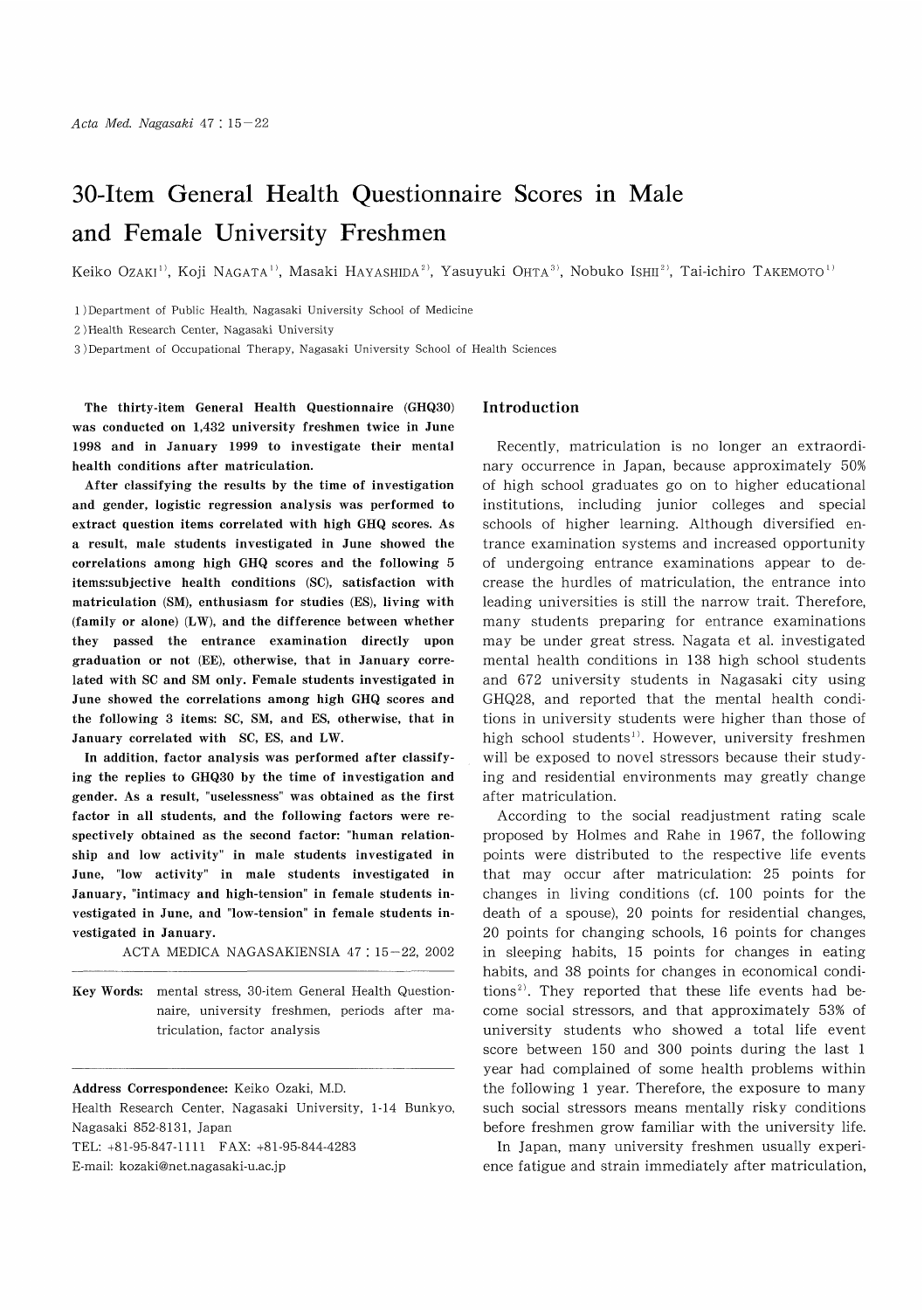followed by the complaint of mental disorders consisting of dullness and weak desire, which is referred to as "May disease". However, some researchers reported that many university freshmen recently develop "June disease" since the onset of "May disease" had shifted backward. Although psychological conditions of university freshmen have been evaluated in various ways, few studies have investigated changes in mental health conditions classified by the period after matriculation using objective scales. Therefore, using GHQ30, we evaluated whether mental health conditions in male and female university freshmen vary depending on the period after matriculation.

GHQ was first designed by Goldberg as a self-rating instrument for screening non-psychotic psychiatric illness and problems<sup>3)</sup>. The original GHQ consisted of 60-question items. Brief versions consisting of 12, 28 and 30 items have been developed. GHQ30 facilitates the measurement of general disease tendency, physical symptoms, sleeplessness, social activity disorder, anxiety and caprice, and depressive tendency.

## Subjects and Methods

- 1. Study period: the last 10 days of June 1998 and January 1999.
- 2. Subjects: Among 1,432 freshmen admitted to 8 departments of A university in April 1998, 1,306 freshmen who completely replied to all questions in 2 questionnaires were enrolled. Since all freshmen who would take lectures of obligatory subjects were equally divided into 2 groups (the first and second semester groups) for convenience' sake, the similar number of students from 8 departments were enrolled in 2 studies conducted in June 1998 and in January 1999. During the first study in June 1998, 401 male students (Jun(M)) and 256 female students (Jun(F)) were enrolled. During the second study in January 1999, 408 male students (Jan(M)) and 241 female students  $(Jan(F))$  were enrolled. However, the individual students investigated in June 1998 and in January 1999 were not the same students.
- 3. Methods: Two questionnaires were used in this study. During a lecture of an obligatory subject, the details of this study were explained to all freshmen, and they were asked to reply these questionnaires. Briefly, unsigned replies to these questionnaires were obtained, and the presence or absence of cooperation to this study and the details of replies were kept secret. In addition, all freshmen were told that their school records were not influenced by the presence or absence of cooperation to this study.

Since almost all freshmen attending the lecture replied to these questionnaires, the recovery rate was more 90%.

- 4. Instrument:
	- (1) A general questionnaire regarding the university life: According to the items of A university life investigation which had been performed once a year since the 1983 fiscal year, items such as the department they belonging to, age, and living with family or alone were investigated, in addition to 13 other items such as the difference between whether they passed the entrance examination directly upon graduation or not, satisfaction with matriculation, the presence or absence of close friends, enthusiasm for studies, and subjective health conditions.
	- (2) A questionnaire regarding mental health standards: The Japanese version of the 30-item General Health Questionnaire (GHQ30) was used<sup>4)</sup>. In each question of the 30-item GHQ, the students were asked to choose among: 1) none, 2) sometimes, 3) often, and 4) almost always. The results were evaluated by the two-step assessment method (0-0-1-1-method). GHQ scores were distributed as students with mental problems would show a higher score. According to the results of previous studies, university freshmen showing 8 points or more out of maximal 30 points were classified into a high-score group consisting of freshmen with mental problems<sup> $5, 6$ </sup>). The results were analyzed using the Statistical Analysis Package SPSS. The male and female students of each investigation time were treated separately.

## Results

Characteristics of subjects classified by the time of investigation and the number of freshmen classified by question items.

Table 1 shows the characteristics of subjects. In this study, 887 male students (447Jun (M) and 440 Jan (M)) and 545 female students (282Jun (F) and 263Jan (F)) who completely replied to the general questionnaires regarding the university life were enrolled. This table also shows the detailed number of students who replied to 7 items, excluding 6 items such as branch questions regarding the year of matriculation, gender, and satisfaction with matriculation, and items that should be replied after ranking. The mean age of the subjects ranged from 18 to 19 years. With regard to residential situation, percentages of freshmen who were living with family were as follows: 23% in Jun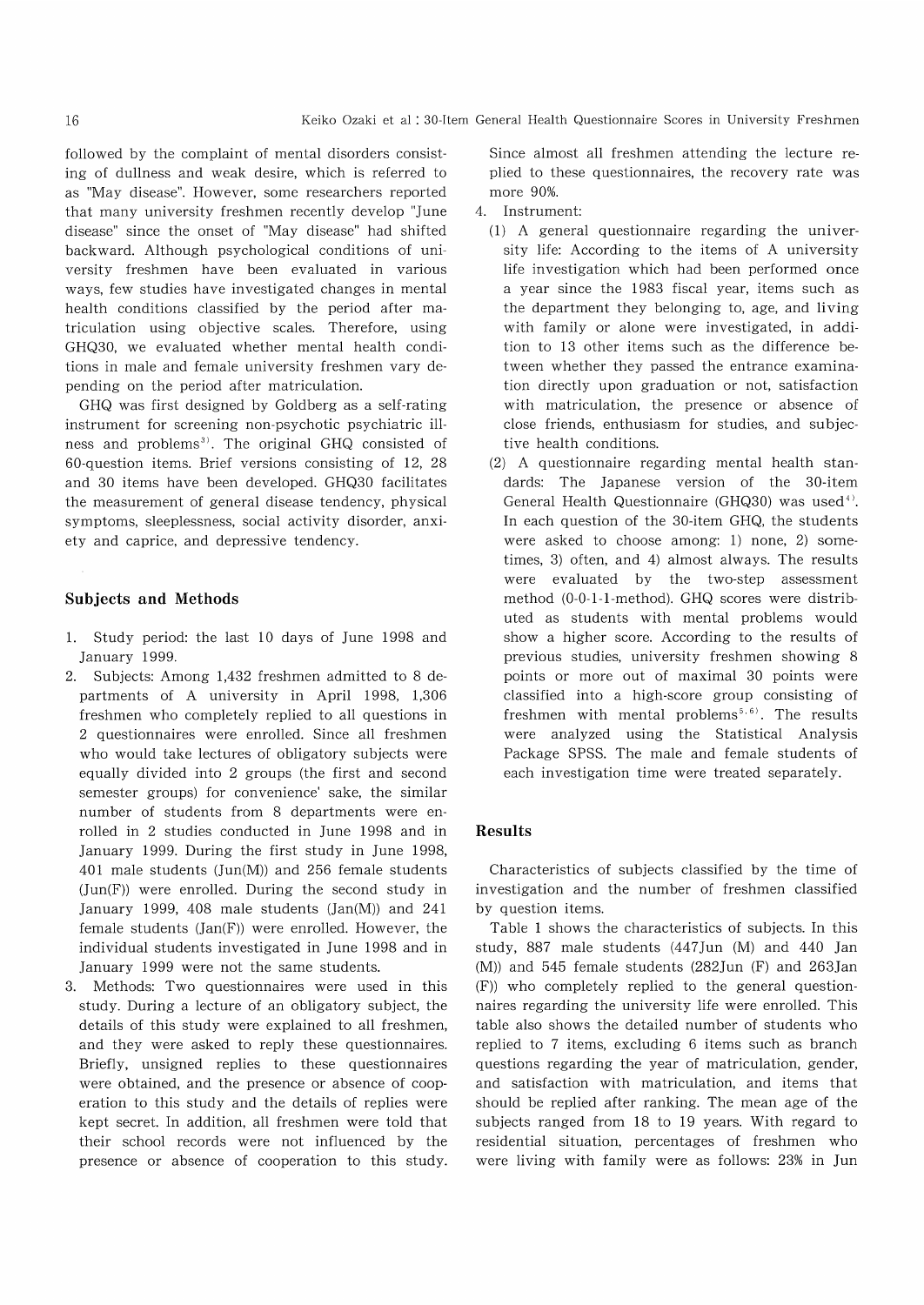Keiko Ozaki et al : 30-Item General Health Questionnaire Scores in University Freshmen

| Male<br>447<br>18.7<br>101<br>346<br>327<br>118<br>Satisfaction with matriculation<br>145 | 282<br>18.4<br>120<br>161<br>237<br>45<br>99 | Female Both Sexes<br>729<br>18.6<br>221<br>507<br>564<br>163<br>244 | Male<br>440<br>19.3<br>116<br>323<br>314<br>126 | 263<br>19.1<br>106<br>156<br>213<br>50 | Female Both Sexes<br>703<br>19.2<br>226<br>479<br>527<br>176 |  |
|-------------------------------------------------------------------------------------------|----------------------------------------------|---------------------------------------------------------------------|-------------------------------------------------|----------------------------------------|--------------------------------------------------------------|--|
|                                                                                           |                                              |                                                                     |                                                 |                                        |                                                              |  |
|                                                                                           |                                              |                                                                     |                                                 |                                        |                                                              |  |
|                                                                                           |                                              |                                                                     |                                                 |                                        |                                                              |  |
|                                                                                           |                                              |                                                                     |                                                 |                                        |                                                              |  |
|                                                                                           |                                              |                                                                     |                                                 |                                        |                                                              |  |
|                                                                                           |                                              |                                                                     |                                                 |                                        |                                                              |  |
|                                                                                           |                                              |                                                                     |                                                 |                                        |                                                              |  |
|                                                                                           |                                              |                                                                     |                                                 |                                        |                                                              |  |
|                                                                                           |                                              |                                                                     |                                                 |                                        |                                                              |  |
|                                                                                           |                                              |                                                                     |                                                 |                                        |                                                              |  |
|                                                                                           |                                              |                                                                     |                                                 |                                        |                                                              |  |
|                                                                                           |                                              |                                                                     | 131                                             | 82                                     | 213                                                          |  |
|                                                                                           |                                              | 485                                                                 | 309                                             | 181                                    | 490                                                          |  |
| 302                                                                                       | 183                                          |                                                                     |                                                 |                                        |                                                              |  |
|                                                                                           |                                              |                                                                     |                                                 |                                        |                                                              |  |
| 93                                                                                        | 59                                           | 152                                                                 | 90                                              | 59                                     | 149                                                          |  |
| 352                                                                                       | 222                                          | 574                                                                 | 347                                             | 203                                    | 550                                                          |  |
|                                                                                           |                                              |                                                                     |                                                 |                                        |                                                              |  |
|                                                                                           | 260                                          | 653                                                                 | 381                                             | 249                                    | 630                                                          |  |
| 52                                                                                        | 22                                           | 74                                                                  | 57                                              | 14                                     | 71                                                           |  |
|                                                                                           |                                              |                                                                     |                                                 |                                        |                                                              |  |
|                                                                                           |                                              |                                                                     |                                                 |                                        |                                                              |  |
| 283                                                                                       | 180                                          | 463                                                                 | 274                                             | 159                                    | 433                                                          |  |
|                                                                                           | 393                                          |                                                                     |                                                 |                                        | Subjective health conditions                                 |  |

Table 1. Characteristics of Subjects

(M), 26% in Jan (M) (24% in all male students), 43% in Jun (F), and 40% in Jan (F) (42% in all female students). However, the percentage of students who were living alone in an apartment or boardinghouse was high. Concerning the difference between whether they passed the entrance examination directly upon graduation or not, the following percentages of students passed the entrance examination directly upon graduation: 73% in Jun (M), 71% in Jan (M) (72% in all male students), and 84% in Jun (F), and Jan (F) (83% in all female students). However, living with family or alone and the percentage of students who passed the entrance examination directly upon graduation did not significantly differ between students investigated in June 1998 and in January 1999.

With regard to the satisfaction with matriculation, the following percentages of students were satisfied with matriculation: 32% in Jun (M), 30% in Jan (M) (31% in all male students), 35% in Jun (F), and 31% in Jan (F) (33% in all female students). Concerning the enthusiasm for studies, the following percentages of students replied that they were very enthusiastic or slightly enthusiastic in studies: 21% in Jun (M), 21% in Jan(M) (21% in all male students), 21% in Jun (F) , and 23% in Jan (F) (22% in all female students). The degree of satisfaction with matriculation and enthusiasm for studies did not significantly differ among freshmen regardless of the period after matriculation.

With regard to the presence or absence of close male or female friends, the following percentages of students replied that they had trusted friends to whom their hopes and fears can be disclosed each other or that they had relatively close friends: 88% in Jun(M), 87% in Jan(M) (88% in all male students),  $92\%$ in Jun( F ), and 95% in Jan(F) (93% in all female students). Thus, it was found that approximately 90% of university freshmen had close friends. In addition, the following percentages of students replied that their physical conditions were very or relatively well: 63% in Jun(M ), 63% in Jan(M) (63% in all male students), 64% in Jun( F), and 60% in Jan(F) (62% in all female students).

### Distribution of GHQ scores

The distribution of GHQ scores was evaluated in 819 male students (405 Jun (M) and 414 Jan (M)) and in 499 female students  $(256$ Jun  $(F)$  and  $243$  Jan  $(F)$ ) who completely replied to all items of GHQ30. Figure 1 shows the distribution of GHQ scores in male students classified by the time of investigation. Since the







Figure 2. Number distribution of GHQ scores of female by investigation time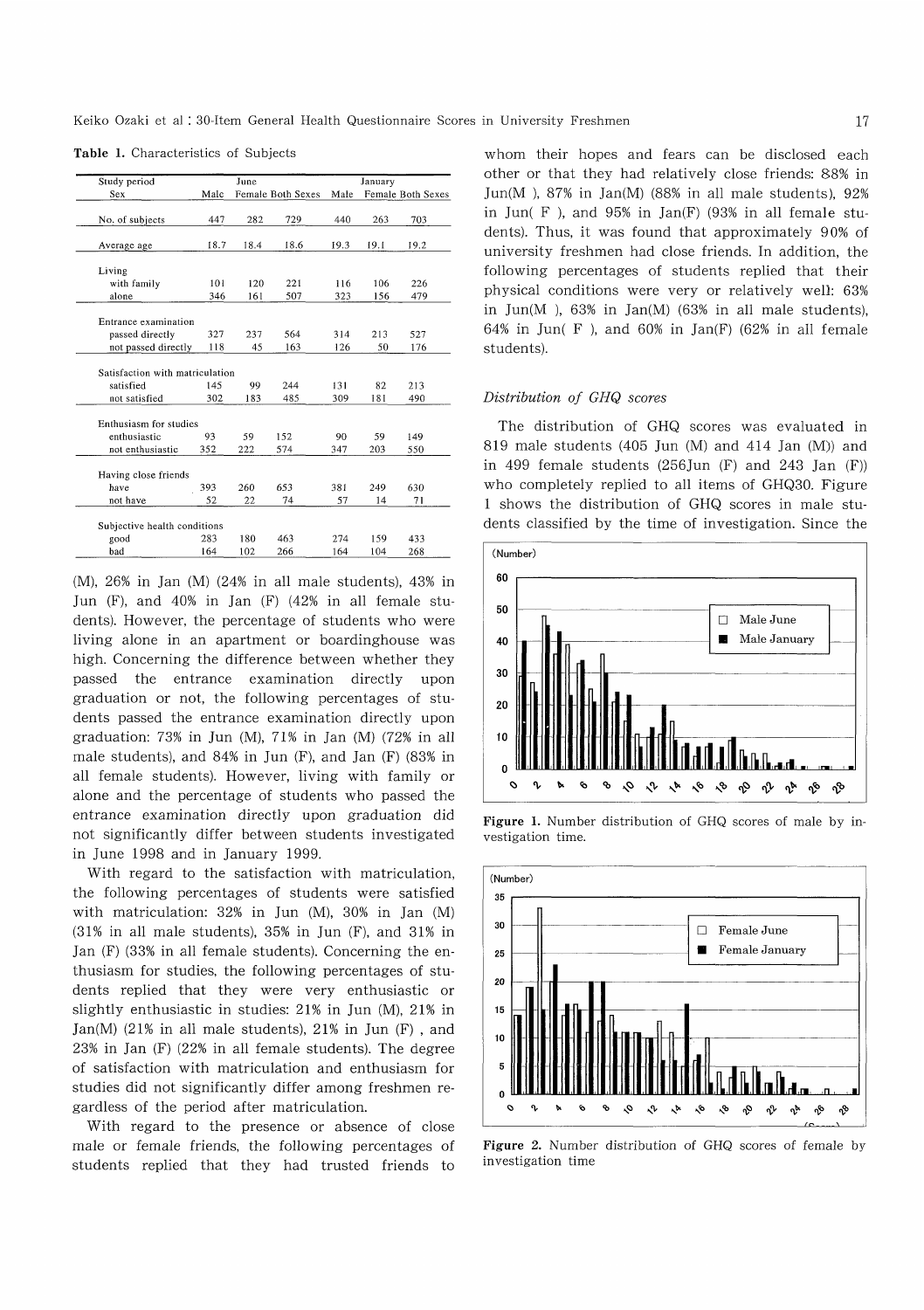distribution of GHQ scores was biased to a lower level, the number of students who showed high GHQ scores was limited. Male students most frequently showed 2 points (11.9% in Jun (M)) and 10.1% in Jan (M)). A shown in Figure 2, the distribution of GHQ scores classified by the time of investigation was also biased to a lower level in female students. In addition, female students most frequently showed 2 points  $(12.9\%$  in Jun  $(F)$  and  $9.5\%$  in Jan  $(F)$ ). The frequencies of the score "0", were 7.2% for the June male group (Jun (M)) and 9.7% for the January male group  $(Jan(M))$ , 5.5% for the June female group  $(Jun (F))$  and 5.8% for the January female group (Jan (F)).

Table 2 shows mean values, median scores and standard deviations of GHQ scores and percentages of students who showed high GHQ scores classified by the time of investigation and gender. Jun (F) and Jan (F) showed the highest mean score of 7.77, suggesting that female students show higher GHQ scores regardless of the time of investigation. In contrast, male students showed the following mean scores: 6.84 in Jan(M) and 6.62 in Jun (M). Therefore, it was found that mental health conditions did not significantly differ among university freshmen regardless of the period after matriculation. Percentages of students who showed GHQ scores of 8 or more were as follows: 45.3% in Jun (F), 41.6% in Jan (F), 37.0% in Jan (M) , and 32.6% in Jun (M). The study in June 1998 demonstrated that the number of female students who showed GHQ scores of 8 or more was significantly greater than that of male students  $(p<0.01)$ . When GHQ scores were compared between male and female students regardless of the time of investigation, the number of female students who showed GHQ scores of 8 or more was significantly greater than that of male students (34.8% in male students vs. 43.5% in female students,  $p<0.05$ ).

Median scores of each group were 5 point in Jun(M) and Jan(M), 7 point in Jun(F), 6 point in Jan(M).

Table 2. Means and Medians of Total Score of the 30-Item GHQ with Percentage of High Score Students

|                             |                 | June          |                   |                 |               |                   |
|-----------------------------|-----------------|---------------|-------------------|-----------------|---------------|-------------------|
|                             | Male            | Female        | <b>Both Sexes</b> | Male            | Female        | <b>Both Sexes</b> |
| No. of Subjects             | 405             | 256           | 661               | 414             | 243           | 657               |
| Mean $\pm$ SD               | $6.62 \pm 5.45$ | $7.77 + 6.08$ | $7.07 + 5.73$     | $6.84 \pm 5.70$ | $7.77 + 5.83$ | $7.15 + 5.76$     |
| Median                      | 5               | 7             | 6                 | 5               | 6             | 6                 |
| High score students( $\%$ ) |                 |               |                   |                 |               |                   |
| Score $\geq 8$              | 32.6            | 45.3          | 37.5              | 37.0            | 41.6          | 38.7              |

#### Question items correlated with high GHQ scores

Among 13 general questionnaire items regarding the university life, the replies to 8 items, excluding 5 items such as branch questions regarding the year of matriculation, gender, and satisfaction with matriculation, and items that should be replied after ranking, were summarized after classification by the time of investigation and gender. Table 3 shows the results of logistic regression analysis by which question items correlated with high GHQ scores (> 8 points) were extracted. In male students investigated in June 1998, high GHQ scores negatively correlated with "subjective health conditions" ( $p<0.001$ ), "satisfaction with matriculation" (p<0.01), and "enthusiasm for studies" (p<0.01). Also, high GHQ scores negatively correlated with "the failure of the initial entrance examination and enrollment after preparing for another chance" (p<0.02). The correlation between high GHQ scores and living with family or alone was evaluated, and high GHQ scores positively correlated with "living alone" (p<0.02). In male students investigated in January 1999, high GHQ scores negatively correlated with "subjective health conditions"  $(p<0.001)$  and "satisfaction with matriculation" ( $p<0.01$ ). In female students investigated in June 1998, high GHQ scores negatively correlated with "subjective health conditions" (p<0.001), "satisfaction with matriculation" ( $p$ <0.05), and "enthusiasm for studies" ( $p$ <0.05). In female students investigated in January 1999, high GHQ scores negatively correlated with "subjective health conditions" (p<0.001) and "enthusiasm for studies" (p<0.05), although they positively correlated with "living with family or alone" (p<0.05) and "living alone". However, high GHQ scores did not correlate with the presence or absence of close friends.

Table 3. Results of Logistic Regression Analysis

| Ouestion items | Significance |        |         |           |  |  |  |
|----------------|--------------|--------|---------|-----------|--|--|--|
|                | June         |        | January |           |  |  |  |
|                | Male         | Female | Male    | Female    |  |  |  |
| LW             | *            | NS     | NS      | **        |  |  |  |
| ЕE             | *            | NS     | NS      | NS        |  |  |  |
| <b>SM</b>      | **           | *      | ***     | <b>NS</b> |  |  |  |
| ES             | **           | *      | NS      | *         |  |  |  |
| HF             | NS           | NS     | NS      | <b>NS</b> |  |  |  |
| SC             | ***          | ***    | ***     | ***       |  |  |  |

 $*$  p<0.05  $*$   $*$  p<0.01  $*$  $*$  $*$ p<0.001 NS means Not Significant. Independent variables (High GHQ Score, not High GHQ Score) Dependent variables (LW, EE, SM, ES, HF, SC)

LW means "Living With". EE means "Entrance Examination".

SM means "Satisfaction with Matriculation".

ES means "Enthusiasm for Studies". HF means "Having close Friends". SC means "Subjective health conditions".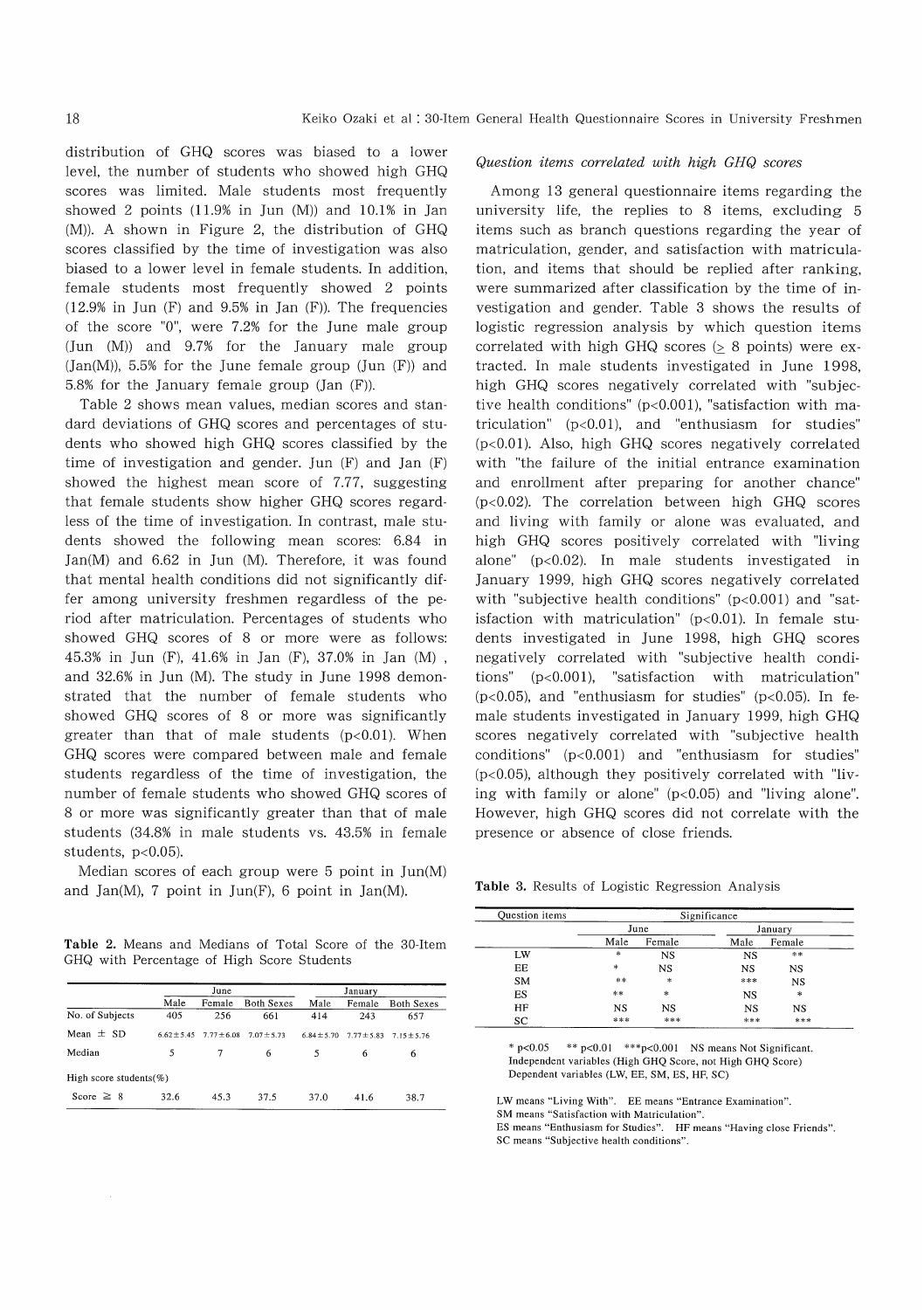#### Results of factors analysis

Factor analysis was performed after classifying the replies to GHQ30 by the time of investigation and gender. As shown in Table 4, 2 factors consisting of more than 2 characteristic values were obtained in the following percentages of students : 35% in Jun (M) M6, 36% in Jan (M), 38% in Jun (F), and 37% in Jan (F). "Uselessness" was obtained as the first factor in all students, and the following items were respectively obtained as the second factor: "human relationship and low activity" in Jun (M), "low activity" in Jan (M), "intimacy and high-tension" in Jun  $(F)$ , and "lowtension" in Jan (F).

| Item subscale                               | June            |                 |                      | Januarv         |                   |                |                      |                         |
|---------------------------------------------|-----------------|-----------------|----------------------|-----------------|-------------------|----------------|----------------------|-------------------------|
|                                             | $Male^{1)}$     |                 | Female <sup>2)</sup> |                 | Male <sup>3</sup> |                | Female <sup>4)</sup> |                         |
|                                             | 1               | $\overline{2}$  | 1                    | $\overline{c}$  | 1                 | $\overline{c}$ | 1                    | $\overline{\mathbf{c}}$ |
| 1. Items of Able to concentrate             | $\overline{45}$ | $\overline{21}$ | 52                   | $\overline{17}$ | $\overline{52}$   | $-1$           | 39                   | $\overline{22}$         |
| 2. Losing much sleep over<br>worry          | 43              | $-34$           | 44                   | 26              | 44                | 26             | 49                   | $-31$                   |
| 3. Feeling mentally alert                   | 52              | $-34$           | 44                   | 26              | 44                | 26             | 49                   | $-31$                   |
| 4. Feeling full of energy                   | 51              | 48              | 53                   | $-36$           | 53                | $-36$          | 54                   | 41                      |
| 5. Having restless nights                   | 35              | $-34$           | 49                   | 16              | 49                | 16             | 38                   | $-36$                   |
| 6. Managing to keep busy                    | 22              | 49              | 36                   | $-46$           | 36                | $-46$          | 27                   | 44                      |
| 7. Getting out of the house                 | 26              | 40              | 26                   | $-33$           | 26                | $-3$           | 16                   | 31                      |
| 8. Managing as well as most<br>people would | 39              | 24              | 45                   | 0               | 45                | 0              | 28                   | 12                      |
| 9. Doing things well                        | 53              | 39              | 64                   | $-28$           | 64                | $-28$          | 64                   | 30                      |
| 10. Feeling warmth and<br>affection         | 34              | 52              | 43                   | $-53$           | 43                | $-53$          | 37                   | 49                      |
| 11. Getting on with other people            | 47              | 37              | 50                   | $-34$           | 50                | $-34$          | 52                   | 44                      |
| 12. Feeling that playing a useful<br>part   | 53              | 45              | 55                   | $-51$           | 55                | $-51$          | 59                   | 42                      |
| 13. Not capable of making<br>decisions      | 37              | 15              | 34                   | 0               | 34                | 0              | 41                   | 11                      |
| 14. Feeling constantly under<br>stain       | $\Omega$        | $-39$           | 19                   | 52              | 19                | 52             | 15                   | $-51$                   |
| 15.Not capable overcome                     | 43              | $-42$           | 43                   | 46              | 43                | 46             | 49                   | $-39$                   |
| 16. Finding life a struggle<br>all the time | 34              | $-29$           | 12                   | 42              | 12                | 42             | 28                   | $-28$                   |
| 17. Enjoying day-to-day activities          | 59              | 34              | 67                   | $-41$           | 67                | $-41$          | 58                   | 37                      |
| 18. Taking things hard                      | 46              | $-40$           | 52                   | 40              | 52                | 40             | 49                   | $-42$                   |
| 19. Getting scared or panicky               | 47              | $-37$           | 47                   | 42              | 47                | 42             | 61                   | $-23$                   |
| 20. Capable to face up to<br>problem        | 37              | 23              | 37                   | $-29$           | 37                | $-29$          | 39                   | 38                      |
| 21. Everything getting top of you           | 46              | $-32$           | 55                   | 30              | 55                | 30             | 54                   | $-34$                   |
| 22. Feeling unhappy and<br>depressed        | 58              | $-30$           | 62                   | 34              | 62                | 34             | 65                   | $-26$                   |
| 23.Losing confidence                        | 61              | $-38$           | 62                   | 35              | 62                | 35             | 67                   | $-27$                   |
| 24. Feeling worthless                       | 58              | $-27$           | 56                   | 44              | 56                | 44             | 59                   | $-23$                   |
| 25. Feeling life hopeless                   | 67              | $-23$           | 62                   | 0               | 62                | $\Omega$       | 65                   | $-11$                   |
| 26.Feeling hopeful about future             | 31              | 29              | 39                   | $-23$           | 39                | $-23$          | 36                   | 26                      |
| 27. Feeling reasonably happy                | 38              | 44              | 48                   | $-42$           | 48                | $-42$          | 37                   | 33                      |
| 28. Feeling nervous                         | 48              | $-38$           | 52                   | 44              | 52                | 40             | 54                   | $-43$                   |
| 29. Feeling life not worth living           | 61              | $-15$           | 54                   | 15              | 54                | 15             | 68                   | 0                       |
| 30.Unable to do because of<br>bad nerve     | 57              | $-26$           | 69                   | 26              | 69                | 26             | 70                   | $-23$                   |
|                                             |                 |                 |                      |                 |                   |                |                      |                         |

Male<sup>1)</sup> :Jun(M)<br>Female<sup>2)</sup> :Jun(F)

 $\mathsf{Male}^{3)}$  :Jan $(\mathsf{M})$ 

Female<sup>4)</sup> :Jan(F)

### Discussion

With regard to the distribution of GHQ scores, Goldberg who has developed GHQ reported that the percentage of normal subjects who showed higher GHQ scores was limited since 56% of them showed 0 point. However, patients with severe psychosis tended to show higher scores since they did not show 0 point<sup>5)</sup>. In this study, university freshmen tended to show the distribution of GHQ scores shifted to a lower level, and this finding was similar to that reported by Goldberg.

However, the percentage of students who showed higher GHQ scores was around 40% in all freshmen enrolled in this study, excluding Jun(M). In particular, approximately 50% of female students investigated in June 1998 showed higher GHQ scores. Therefore, it is considered that university freshmen are exposed to novel stressors even when they are freed from pressure of entrance examinations. Medalie reported that stepping into a new life without looking back into the past is important for university freshmen because the time of freshmen is the period of transition from the family member to the university community member<sup>7</sup>. Medalie also noted that stepping into the new world after overcoming sorrow for losses is a theme of the freshman's university life. This is a psychological process called as "object loss" in the field of psychoanalysis 8'. Object loss consists of an experience of losing various relationships with other people and objects, and an experience of losing part of oneself who was a high school student and living with other family members, as well as studying and playing with friends. Such loss experiences are reported to become the strongest stressor. In addition, Margolis reported that "secession from the familiarized world", "selfdetermination by free will", and "the acquisition of ability" are important issues during the period of university freshmen<sup>9)</sup>. However, these issues may become strong stressors until freshmen are familiarized with the university life because self-determination and the acquisition of novel ability require a lot of time, and because accumulation of some experiences is also needed.

Many university freshmen enrolled in this study were living alone, and they tended to develop mental disorders because household affairs such as cooking and washing, economical management, and homesick became stressors during their daily life. Although it was not used a question item in this study, a study conducted in the United Kingdom reported that good or bad economical conditions became the strongest stressor in university freshmen<sup>10)</sup>.

Many Japanese studies have investigated university freshmen. Based on their rich experiences in consultation from university students, Tsuruta reported that the university life within 1 year after matriculation is the period to be adapted to the university life, as well as the time of another orientation by overcoming agony and problems occurring during this period $^{\text{11}}$ . Studies, university life (circle activities and part-time jobs), human and parental relations were sub themes for adaptation to the university life. In Japan, the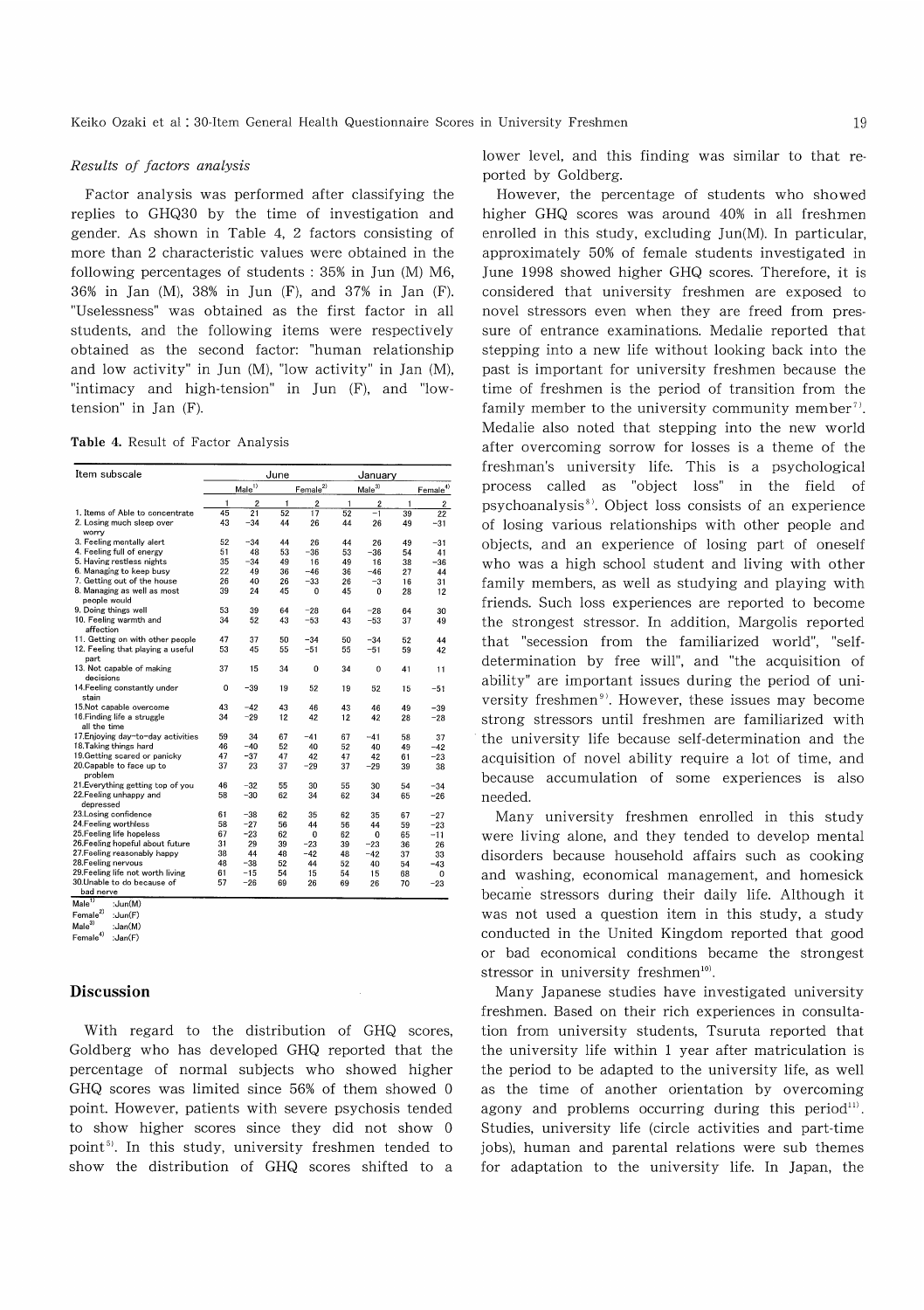entrance into a university is far more difficult than to graduate from the university. Therefore, most students preparing for the entrance examinations consider that the university life after matriculation is mentally very comfortable. However, the relief from studies for the entrance examinations is not equal to the relief from their agony, because young university freshmen are usually in troubles while they observe themselves during the process of growing to maturity.

This study failed to demonstrate that mental health conditions of university freshmen differ depending on the period after matriculation. This was because the first study was conducted in June, which was slightly late to evaluate the onset of "May disease", and because the second study conducted in January might be influenced by the subsequent second term examinations. However, if "May disease" occurred in university freshmen in this study, lower GHQ scores might have been obtained in June. However, the onset of "May disease" might not be evaluated by GHQ, or stu dents with mental disorders might have dropped out of the university in June. Moreover, the results of this study may suggest the prevalence of "May disease". If it is true, such mental conditions in university freshmen cannot be collected as "May disease".

With regard to sex difference, mental health conditions in female students investigated in June 1998 and in January 1999 were lower than those of male students. Some previous studies have reported that female students showed higher GHQ scores than males''. This might be because the trend of personality, responses to environmental changes, and the significance of the relationship with friends differ between male and female students. Myers et al. reported that the prevalence rate of mental disease was higher in females between 18 and 24 or between 25 and 44 years of age, although it halved in those above  $45^{12}$ . Watanabe reported the similar tendency because the frequency of mental disorders and neurosis peaked in young women<sup>13)</sup>. If young women have a tendency to exhibit various mental symptoms such as the feeling of insufficiency, high-tension, depression, or anxiety, the results of this study also suggest the similar tendency.

The results of factor analysis demonstrated that "uselessness" was the greatest factor that influenced male and female university freshmen regardless of the time of investigation, followed by the influence of "high-tension", "low activity", and "human relation" ship". That is, "Feeling that life is entirely hopeless" (item number 25), "Feeling that life isn't worth living" (No.29), and "Losing confidence in oneself"(No.23) frequently influenced male students investigated in June,

whereas "Losing confidence in oneself" (No.23), "Incapable enjoying normal day-to-day activities" (No.17), and "Incapable doing anything because of one's nerves were too bad" (No.30) frequently influenced male students investigated in January. In addition, "Incapable doing anything because of one's nerves were too bad" (No.30), "Incapable enjoying normal day-to-day activities" (No.17), and "Incapable doing things well" (No.9) frequently influenced female students investigated in June, whereas "Incapable doing anything because of one's nerves were too bad" (No.30), "Feeling that life isn't worth living" (No.29), and "Losing confidence in oneself" (No.23) frequently influenced female students investigated in January. Although all freshmen were freed from the imminent obstacle of entrance examinations, the degree of satisfaction with matriculation was limited. Therefore, most university freshmen without enthusiasm and tension may be puzzled what to do if they cannot find the next goal.

Next, we evaluated question items correlated with high GHQ scores. Among 4 groups of university freshmen, high GHQ scores negatively correlated with "subjective health conditions", probably because the questionnaire included items regarding physical health conditions during the last 1 month such as "sleeplessness" (No.2) and "Feeling full of energy" (No.4). This may sufficiently support the results of GHQ. In addition, "satisfaction with matriculation" negatively correlated with high GHQ scores in Jun (M), Jan (M), and Jun (F), while "enthusiasm for studies" negatively correlated with high GHQ scores in Jun (M) Jan (M), Jun  $(F)$ , and Jan  $(F)$ .

In November 1998, a mailed questionnaire survey conducted on randomly selected 1,791 students in A university (recovery rate: 77.9%) demonstrated that 34% of students were somewhat dissatisfied with the university, department, and school subjects<sup>14)</sup>. This was because of the following reasons: the exclusive field of study they selected was not appropriate for them (34%); lectures they attended were not interesting (20%); and they had future anxiety about getting a job (16%). In particular, 44% of all students investigated were dissatisfied with lectures they attended mostly because the details of lectures were not interesting or were too difficult. Since reduced enthusiasm for studies and the degree of satisfaction may influence each other, mental problems may persist if the current situation does not change compared to that immediately after matriculation.

With regard to living with family or alone in Jun (M) and Jan (F), high GHQ scores positively correlated with living alone. In male students, inconvenience of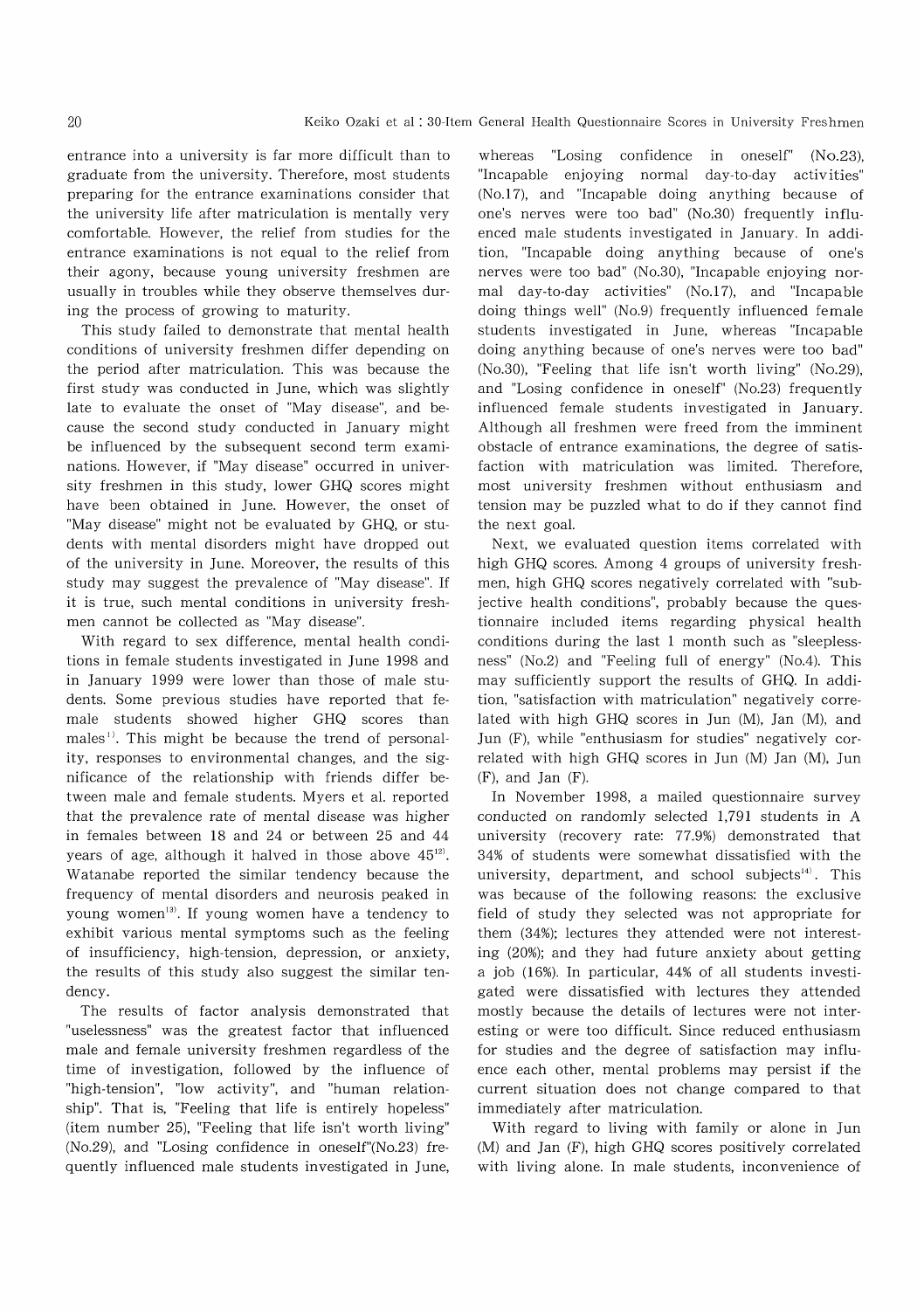living alone may be rapidly manifested as physical inconvenience such as unfamiliar household affairs. In contrast, inconvenience of living alone may gradually be manifested as loneliness (psychological inconvenience) such as homesick in female students.

It was unexpected that the presence or absence of close friends was not correlated with the occurrence of mental problems in any of these 4 groups. Based on the findings of many social support studies, the relationship with friends has been reported to relieve stress because it tends to be maintained by strong mental connection<sup>15, 16, 17, 18, 19)</sup>. Although students who had no friends were thought to easily complain of mental disorders as they might strongly feel lonely, the results of this study did not support this hypothesis. Recently, thin relationship with friends that allows the avoidance of close communication with friends by maintaining some psychological distance has been reported, suggesting images of young university students who are wary of injuring friends or being injured by friends despite the fear of isolation. Nakazono investigated 168 university students, and reported that students who avoided the relationship with others did not ask their friends for support, and that the presence or absence of friendly support correlated with mental health conditions in students who were concerned about others<sup>15)</sup>.

Although approximately 90% of male and female students replied that they had close friends, the results of this study did not demonstrate that the presence of close friends exerted a favorable influence on their mental health conditions. However, the findings obtained in this study may be identical to novel images of university students reported by previous studies. Since friends in the university were not differentiated from friends before matriculation, it might not be evaluated whether they made friends in the university and whether the presence or absence of university student friends influenced the occurrence of mental disorders. With regard to the adaptation to the university life and the relationship with friends, further accumulation of studies is needed in the future.

Toyoshima et al. investigated overall life events occurred during high school and university lives and the state of adaptation to the university life in approximately 1,000 national university freshmen in Aomori Prefecture<sup>20)</sup>. As a result, freshmen who were not adapted to the university life within 1 year after matriculation despite the presence of well-adaptive feeling immediately after admission were characterized by the following issues: (1) the absence of subjective involvement in studies during the high school period; (2) early restriction of their first choice university

during the process of determining their future course without attaching much importance to their aptitude and academic specialty; (3) limited degree of satisfaction with matriculation; (4) absence of concrete images of future courses and careers after graduation from the university; and (5) limited prospect of realizing activities that they wanted to do after matriculation. Toyoshima et al. also reported that students without the adaptive feeling would be adapted to the university thereafter if they had characteristics other than those described above.

In A university, psychiatrists briefly interview with all freshmen. In addition, a chair of health care was established as an obligatory subject to give a lecture on mental health. In addition to the orientation immediately after matriculation, another orientation for supporting the adaptation to the university life based on the results of this study and various previous studies may be useful for all university freshmen. Furthermore, I would like to propose that screening of students by the cooperation of faculties in charge, administrative officials, counselors, and physicians based on the results of interview, lecture reports, and questionnaire surveys is important to detect predictive factors of adaptation to the university life.

#### Conclusions

Using GHQ30, we evaluated whether the difference in the investigation time after matriculation influenced mental health standards in 1,432 university freshmen. The results were statistically analyzed after classification by gender, and the following findings were obtained.

- 1) Regardless of the period after matriculation, all female students showed the mean GHQ score of 7.77, whereas male students investigated in June 1998 and in January 1999 respectively showed mean GHQ scores of 6.62 and 6.84.
- 2) The percentage of female students who showed a GHQ score of 8 points or more, which was reported to show the presence of mental problems, was higher than that of male students (32.6% in Jun (M) and 37.0% in Jan (M) vs. 45.3% in Jun (F) and 41.6% in Jan (F)).
- 3) "Uselessness", "high-tension", "human relationship", and "low activity" were obtained as factors closely associated with the occurrence of mental problems.